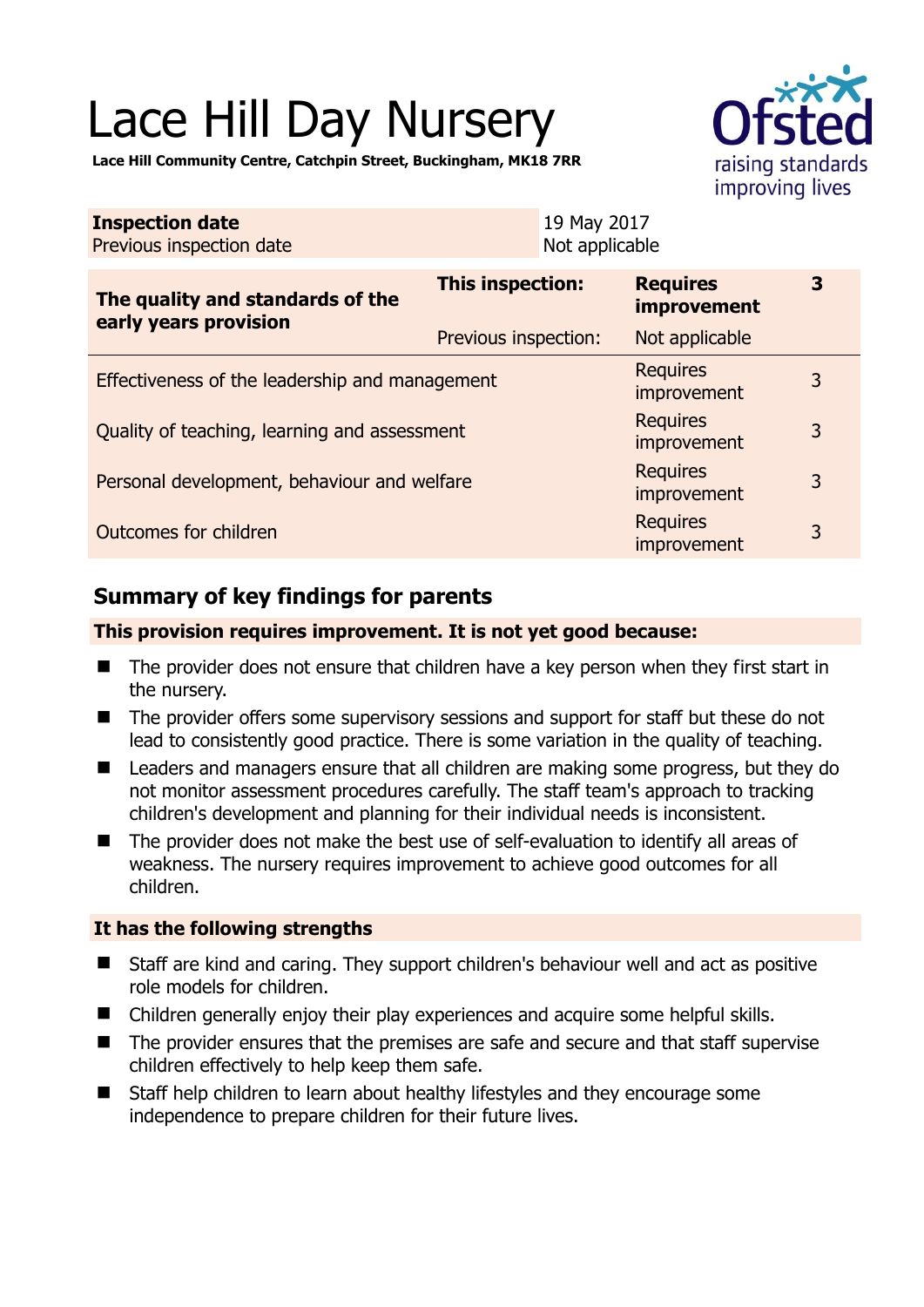## **What the setting needs to do to improve further**

#### **To meet the requirements of the early years foundation stage the provider must:**

|                                                                                                                                                                           | <b>Due Date</b> |
|---------------------------------------------------------------------------------------------------------------------------------------------------------------------------|-----------------|
| ensure that every child has a key person when they start attending<br>the nursery, to support their care and learning needs fully and to<br>help them settle more quickly | 19/07/2017      |
| develop the quality of supervisory sessions and support for staff, to<br>encourage teamwork and continuous improvement to lead to<br>better outcomes for children         | 19/07/2017      |
| develop effective monitoring procedures to support observation,<br>assessment and planning procedures fully and to achieve<br>consistency in the quality of teaching.     | 19/07/2017      |

## **To further improve the quality of the early years provision the provider should:**

**I** improve self-evaluation processes to identify areas of weakness more carefully and address these promptly to achieve the best outcomes for children.

#### **Inspection activities**

- The inspector observed activities indoors and outdoors.
- The inspector talked to staff, managers and the registered provider at appropriate points throughout the inspection.
- The inspector looked at children's assessment records, the nursery's self-evaluation form and evidence of staff training and suitability.

**Inspector**  Gillian Little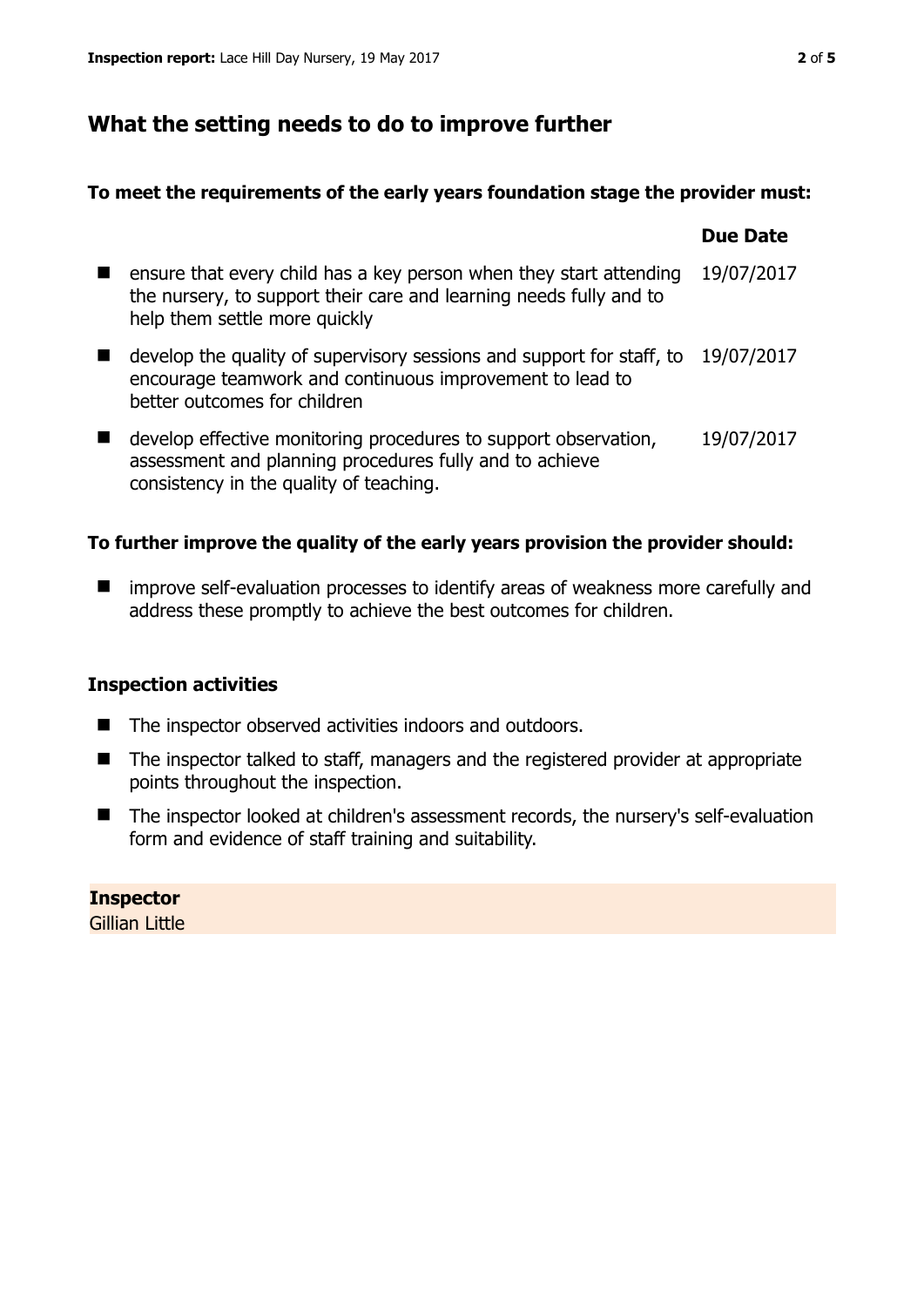## **Inspection findings**

#### **Effectiveness of the leadership and management requires improvement**

The provider does not monitor practice or support staff well enough to ensure that she meets all legal requirements effectively. There are weaknesses in the key-person system, assessment procedures and the quality of teaching, despite staff holding appropriate qualifications. There is currently a high turnover of staff, but the provider recruits new staff to replace those leaving and to introduce new skills and experience to support children further. Safeguarding is effective. The provider maintains suitable ratios and deploys staff appropriately to help keep children safe. Leaders and managers support staff to understand their responsibility to recognise concerns about children's welfare and respond to these effectively.

#### **Quality of teaching, learning and assessment requires improvement**

Staff sometimes miss opportunities to challenge older children to help them benefit more from activities. For example, although staff help children to use tools and develop some vocabulary as they enjoy exploring modelling dough, they do not use the activity well to teach skills in other areas of learning. Staff interact with children routinely as they support their play and daily routines to encourage progress in their communication and language development. They build appropriate partnerships with parents, carers and other settings that children attend to encourage some continuity in children's care and learning.

#### **Personal development, behaviour and welfare require improvement**

Staff supervise children well to help keep them safe. They reassure children who are unsettled and help them to develop some confidence, although they do not build key relationships effectively with children who are new to the nursery. Staff encourage children's independence at times and give them some opportunities to make choices. Staff support children to understand behavioural expectations effectively, for example, they help them to become aware of each other's feelings when disagreements arise. Staff enable children to learn about healthy lifestyles. For example, they encourage some physical play while children enjoy exploring the outdoor environment.

#### **Outcomes for children require improvement**

All children make some progress in preparation for their next steps in learning and for their later school lives. However, some children do not progress as well as they might due to limitations in the quality of teaching and monitoring procedures. Children new to the nursery are tearful and unsettled at times and are not able to build secure relationships with staff promptly. Nevertheless, most children show good levels of behaviour and enjoy playing with their friends. They enjoy developing their imaginations and listening to stories to support their creativity and early literacy development.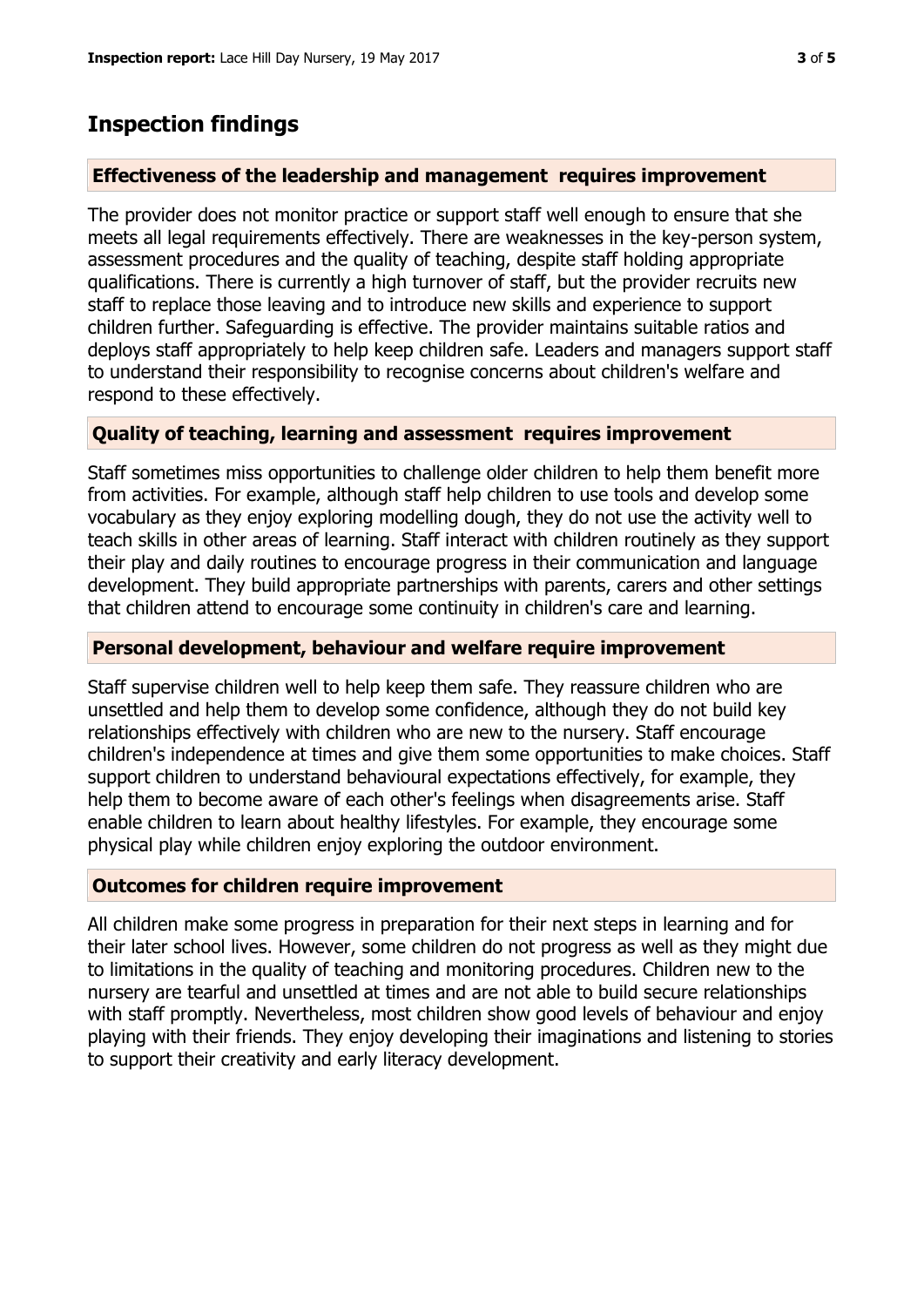## **Setting details**

| Unique reference number                             | EY496552                                                                             |
|-----------------------------------------------------|--------------------------------------------------------------------------------------|
| <b>Local authority</b>                              | Buckinghamshire                                                                      |
| <b>Inspection number</b>                            | 1098608                                                                              |
| <b>Type of provision</b>                            | Full-time provision                                                                  |
| Day care type                                       | Childcare - Non-Domestic                                                             |
| <b>Registers</b>                                    | Early Years Register, Compulsory Childcare<br>Register, Voluntary Childcare Register |
| Age range of children                               | $0 - 4$                                                                              |
| <b>Total number of places</b>                       | 94                                                                                   |
| Number of children on roll                          | 31                                                                                   |
| Name of registered person                           | L Y Trading Limited                                                                  |
| <b>Registered person unique</b><br>reference number | RP901346                                                                             |
| Date of previous inspection                         | Not applicable                                                                       |
| <b>Telephone number</b>                             | 07584 309496                                                                         |

Lace Hill Day Nursey registered in 2016. It is run by LY Trading limited and is one of four settings. It is located in Lace Hill Community Centre in Buckingham. The nursery is open on weekdays throughout the year from 7am until 6.30pm. A holiday club for older children is sometimes available on weekdays from 7.30am until 6pm during school holidays. The nursery receives funding for the provision of free early education for children aged two, three and four years. The nursery employs eight staff, of whom six hold relevant qualifications from level 2 to level 5.

This inspection was carried out by Ofsted under sections 49 and 50 of the Childcare Act 2006 on the quality and standards of provision that is registered on the Early Years Register. The registered person must ensure that this provision complies with the statutory framework for children's learning, development and care, known as the early years foundation stage.

Any complaints about the inspection or the report should be made following the procedures set out in the guidance 'Complaints procedure: raising concerns and making complaints about Ofsted', which is available from Ofsted's website: www.gov.uk/government/organisations/ofsted. If you would like Ofsted to send you a copy of the guidance, please telephone 0300 123 4234, or email enquiries@ofsted.gov.uk.